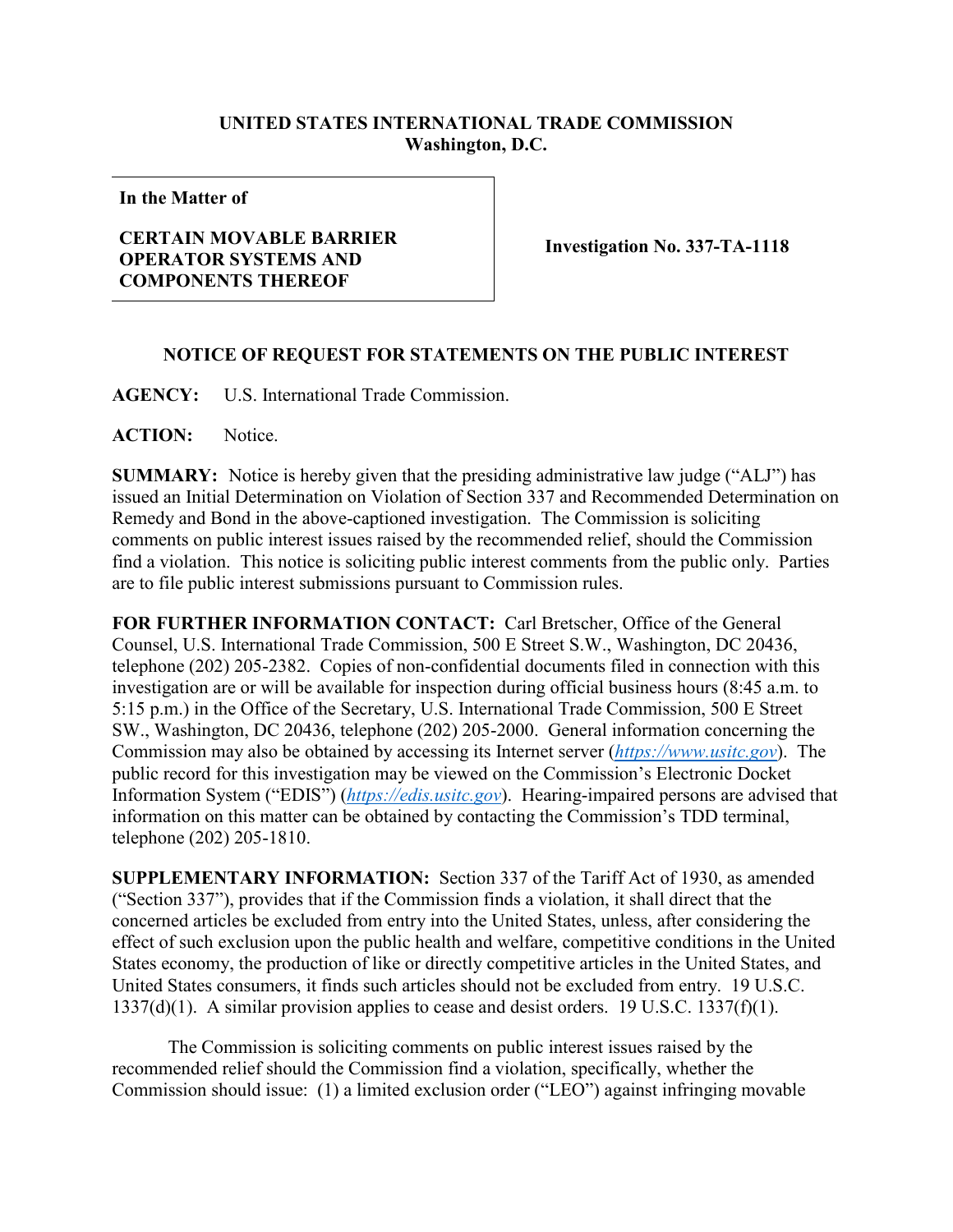barrier operator systems and components thereof that are combined into infringing products after importation that are imported into the United States, sold for importation, or sold in the United States after importation by respondents Nortek, Inc. of Providence, Rhode Island; Nortek Security & Control, LLC of Carlsbad, California; and GTO Access Systems of Tallahassee, Florida (collectively, "Nortek"); and (2) cease and desist orders ("CDO") against the Nortek respondents.

The Commission is interested in developing the record on the public interest in this investigation. The parties are to file their public interest submissions pursuant to 19 CFR  $210.50(a)(4)$ . Members of the public are hereby invited to file submissions of no more than five (5) pages, inclusive of attachments, concerning the public interest in light of the ALJ's Recommended Determination on Remedy and Bond that issued in this investigation on November 25, 2019. Comments should address whether issuance of an LEO or CDO in this investigation, if a violation is found, would affect the public health and welfare in the United States, competitive conditions in the United States economy, the production of like or directly competitive articles in the United States, or United States consumers.

In particular, the Commission is interested in comments that:

- (i) Explain how the articles potentially subject to the recommended orders are used in the United States;
- (ii) Identify any public health, safety, or welfare concerns in the United States relating to the recommended orders;
- (iii) Identify like or directly competitive articles that complainants, their licensees, or third parties make in the United States which could replace the subject articles if they were to be excluded;
- (iv) Indicate whether complainants, complainants' licensees, and/or third party suppliers have the capacity to replace the volume of articles potentially subject to the recommended exclusion order and/or a cease and desist order within a commercially reasonable time; and
- (v) Explain how the LEO and CDO would impact consumers in the United States.

Written submissions from the public must be filed no later than the close of business on Friday, January 17, 2020.

Persons filing written submissions must file the original document electronically on or before the deadline stated above and submit eight (8) true paper copies to the Office of the Secretary by noon the next day pursuant to section 210.4(f) of the Commission's Rules of Practice and Procedure (19 CFR 210.4(f)). Submissions should refer to the investigation number ("Inv. No. 337-TA-1118") in a prominent place on the cover page and/or first page. (*See Handbook for Electronic Filing Procedures,*

*[https://www.usitc.gov/documents/handbook\\_on\\_filing\\_procedures.pdf.](https://www.usitc.gov/documents/handbook_on_filing_procedures.pdf)*). Persons with questions regarding filing should contact the Secretary (202-205-2000). Any person desiring to submit a document to the Commission in confidence must request confidential treatment.